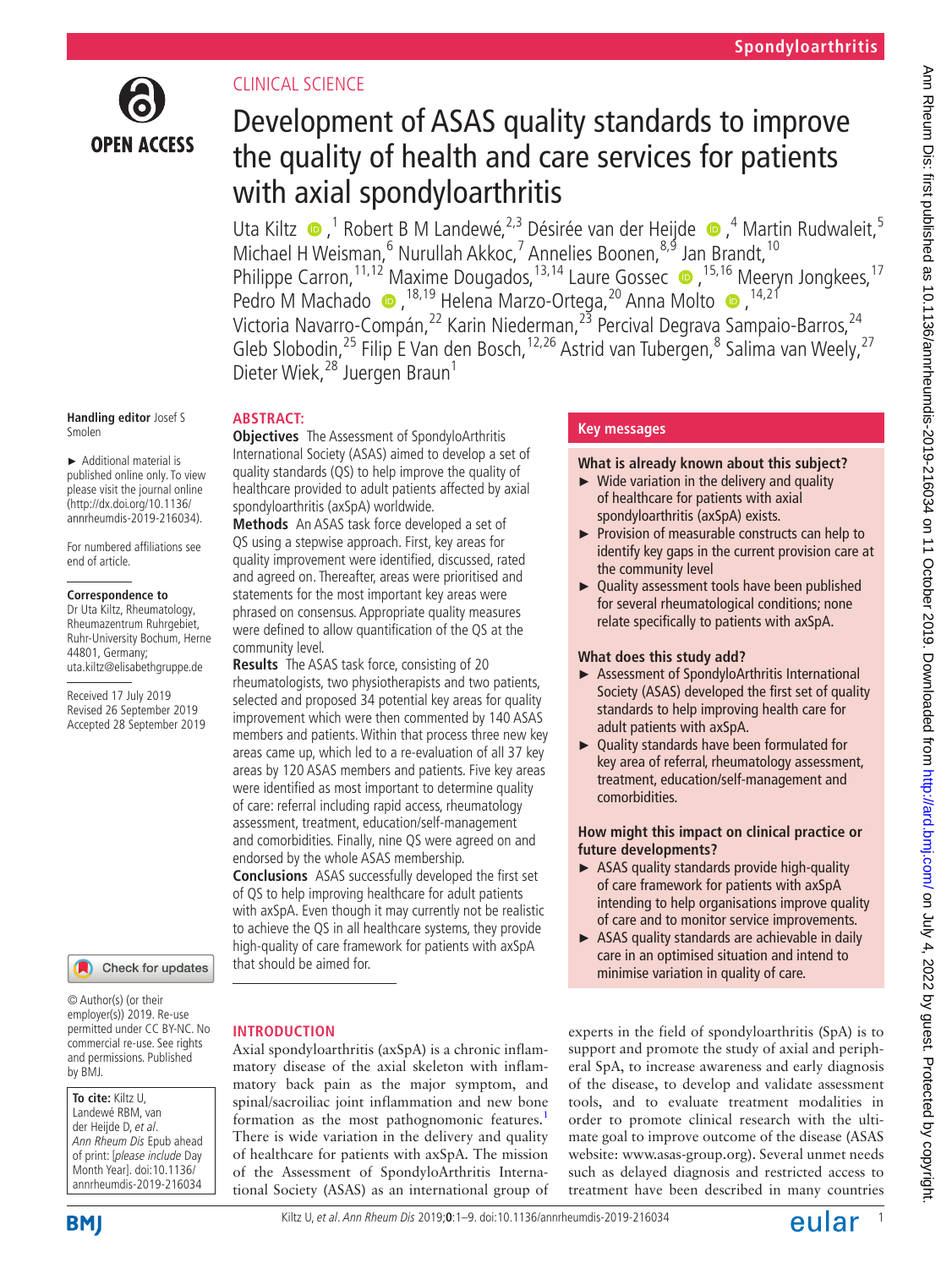worldwide. $2<sup>3</sup>$  These and other gaps in current care provision prompted ASAS in 2016 to start developing a set of quality standards (ASAS-QS) to help optimise access, treatment and patient outcomes in axSpA. Although the diagnostic delay has somewhat decreased in recent years, this is still significant when compared with rheumatoid or psoriatic arthritis.<sup>45</sup> Furthermore, the availability and quality of health and care provision across rheumatological diseases varies worldwide due to different economic and political realities and healthcare systems.<sup>[3](#page-8-3)</sup> Thus, assessing the quality of care provided to patients with axSpA is important not only to patients and physicians, but also to providers and purchasers of healthcare.<sup>6</sup>

There is no agreed methodology to quantify quality of care. According to the US Institute of Medicine quality measures assess "the degree to which health services for individuals and populations increase the likelihood of desired health outcomes and are consistent with current professional knowledge".<sup>7</sup> Different validated measurement sets such as quality indicators, performance measures or quality standards (QS) have been suggested to establish measurable constructs.<sup>89</sup> To date, quality assessment tools have been published for several rheumatological conditions like inflammatory arthritis, rheumatoid arthritis and gout,  $10-12$ but none of these relate specifically to patients with axSpA.

The UK based National Institute of Clinical Excellence (NICE) has a long trajectory of developing QS defined as a set of statements to help improve quality of health and care services and very recently published a quality assessment tool for patients with  $axSpA$ <sup>13</sup>. The different measurement sets relate to measurable aspects of healthcare, and in contrast to guidelines or recommendations, the measurement sets do not reflect all stages and levels of disease status.

ASAS decided to choose QS as quality assessment tool, based on the methodology used by NICE. NICE specifies QS should be developed to cover areas where there is variation of care and identify resources and processes which need to be optimised in order to achieve quality improvement.<sup>14</sup> QS offer the opportunity to define measurable constructs which can be operationalised in structural or process related characteristics of healthcare as defined by Donabedian.<sup>15</sup> Donabedian's classical theoretical framework for measuring healthcare quality includes three related categories of which the first two, that is, structures (innate characteristics of providers and the system), and processes (what healthcare providers do in delivering care), influence the third category: outcomes (what happens to patients, particularly with respect to their health).

Improvement in quality of care should focus on those areas in which there is evidence of variation in the delivery of care. Those key areas for quality improvement should identify key requirements for high-quality care or service provision that are expected to contribute to improving the experience of care or services as well as their safety and effectiveness. However, topics have to be balanced between ideal settings and actual clinical practice settings and QS should therefore describe enhanced practice, which is aspirational but achievable in daily care.

Thus, our objective was to develop international QS to improve the quality of care for adult patients with axSpA by identification of key gaps in the current provision care at the community level.

#### **Method**

First, in order to operate its QS programme, ASAS nominated two groups: a Steering Committee (JB, UK, RL, MR, DvdH, MW) and a QS group tasked with the development of an ASAS-QS set.

This QS group was formed by ASAS members proposed by the ASAS Executive Committee, based on their clinical and research experience in outcome and management of SpA. The ASAS-QS group decided to (1) invite additional patients and healthcare professionals in order to meet priorities and to guarantee representativeness of the group and (2) to utilise the pre-existing ASAS recommendations for early referral for patients with a suspicion of axSpA and ASAS recommendations for the management of  $axSpA$  as scientific key source guidance.<sup>16 17</sup> All ASAS members are actively involved in scientific projects and ASAS members are referred here as 'ASAS community'.

The ASAS-QS group used a stepwise approach to develop a disease-specific set of QS for adult patients with axSpA ([figure](#page-2-0) 1). ASAS decided to base any subsequent methodological approach on NICE quality standard process guide excluding any reference or involvement to payers of the health system as this differs widely across countries.<sup>[14](#page-8-9)</sup> In order to meet stakeholder priorities, ASAS members were asked twice to identify key areas for quality improvement in an attempt to understand all relevant medical needs and gaps at a national level.

Each quality standard consists of two components: a quality statement and a quality measure. A quality standard set addresses key areas for quality of care improvement by providing specific, clear, concise, and measurable statements that are derived from evidence-based guidance. Each quality statement is accompanied by a quality measure which is meant to quantify the quality of care or service provision specified in the statement by providing a numerator and a denominator. Further, each quality standard is accompanied by a rationale providing the scientific evidence and the guidance and definitions of the terms used for each specific quality statement.

The following steps were undertaken to develop the ASAS-QS for adult patients with axSpA:

- 1. *Provisional list of key areas for quality improvement*: ASAS-QS group members convened at a face-to-face 1-day meeting to set up the remit of the work in Berlin in January 2016. After an extensive open discussion, it was decided to use a stepwise approach by starting with the identification of possible key areas for quality improvement. This should be areas in which variation in care exists but which can be improved and which are measurable and achievable. Key areas for quality improvement were grouped into the categories structure, process and outcomes to help guiding the subsequent steps.
- 2. *Evaluation of the provisional list of key areas for quality improvement*: During summer 2016, ASAS members and patient representatives were invited via a web-based survey to comment on this provisional list and to identify additional key areas for quality improvement not mentioned before in the provisional list. Patient representatives were invited via the national patient organisation. Participants were asked to agree or disagree to each single QS item. ASAS-QS group agreed that a key area for quality improvement would be considered as important when  $\geq$ 25% of the participants independent of being patient or professional—agreed to the key areas for quality improvement. Participants received background information on the definition and process development of QS prior to starting the survey to reduce probability of misinterpretation or misunderstanding. ASAS-QS group and two patient representatives met to discuss the findings of the web-based survey in a face-to-face meeting (September 2016).
- 3. *Prioritisation of key areas for quality improvement:* All participants who completed step 2 were then invited to actively contribute to the development process and to comment on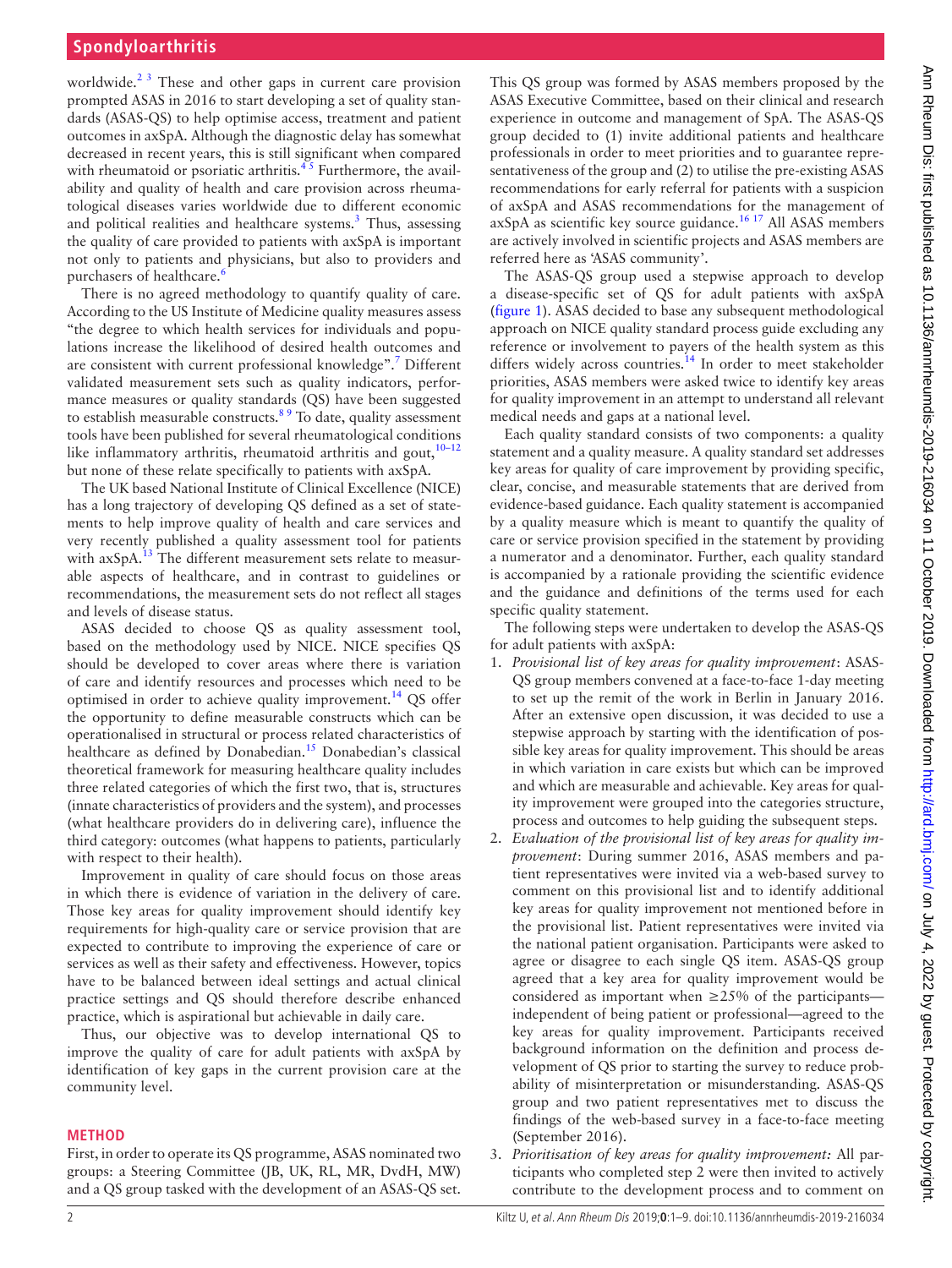| <b>Non-rheumatology Care</b>             |                                                                                                                                                                                                                      |                                                                                                                                                                                                      |  |                                                                                                                                     |  |
|------------------------------------------|----------------------------------------------------------------------------------------------------------------------------------------------------------------------------------------------------------------------|------------------------------------------------------------------------------------------------------------------------------------------------------------------------------------------------------|--|-------------------------------------------------------------------------------------------------------------------------------------|--|
| Clinical<br>symptoms                     | QS 1Referral: People with suspicion of axial SpA are referred to a<br>rheumatologist for diagnostic assessment within 3 working days.                                                                                |                                                                                                                                                                                                      |  |                                                                                                                                     |  |
|                                          |                                                                                                                                                                                                                      | <b>Rheumatology care</b>                                                                                                                                                                             |  |                                                                                                                                     |  |
| Diagnosis/<br>Differential-<br>diagnosis | QS 2: Time to Specialist<br>People with suspicion of axial<br>SpA are assessed by a<br>rheumatologist within 3 weeks<br>after referral.                                                                              |                                                                                                                                                                                                      |  | QS 3: Assessment<br>People with suspected axial SpA<br>have their diagnostic work-up<br>completed within 2 months.                  |  |
| Treatment                                | QS 4: Monitoring<br>Disease Activity<br>Disease activity of<br>people with axial SpA<br>is monitored under the<br>supervision of a<br>rheumatologist with<br>validated composite<br>scores at least twice a<br>year. | QS 5: Disease<br>Control<br>In people with axial<br>SpA and active<br>disease despite<br>conventional<br>therapy, treatment<br>escalation with<br>biologics is<br>discussed.                         |  | QS 6: Non<br>pharmacological<br>Treatment<br>People with axial<br>SpA are informed<br>about the benefits<br>of regular<br>exercise. |  |
| Management                               | QS 7: Education and<br>Self-management<br>People with axial SpA<br>are offered education<br>on the disease<br>including self-<br>management within<br>two months of<br>diagnosis.                                    | QS 8: Rapid Access<br>Patients with axial<br>SpA and disease<br>flare or possibly<br>drug-related side<br>effects receive<br>advice within 2<br>working days of<br>contacting the<br>rheumatologist. |  | QS 9: Annual<br>Review<br>People with axial<br>SpA have a<br>comprehensive<br>annual review by<br>the<br>rheumatologist.            |  |

**Figure 1** Summary of the nine Assessment of SpondyloArthritis International Society quality statements. SpA, spondyloarthritis.

the complete list of key areas for quality improvement via a web-based survey. They received background information on QS prior to starting the survey. Participants were then asked to prioritise key areas for quality improvement by indicating level of importance on a numerical rating scale (NRS) 0 (not important at all) to 10 (very important). A threshold of 75% of participants reaching ≥8 on NRS—independent of being patient or professional—was considered as reflecting an important key area for quality improvement. As there was no guidance for a cut-off in the literature, the steering group decided to use a strict cut-off for agreement to ensure a select decisions made based on wide agreement.

- 4. *Identification of final key areas for quality improvement:* ASAS-QS members discussed in a 1-day meeting (January 2017) the further methodology. As part of this process, the most important key areas for quality improvement from step 3 were regrouped into domains for which quality statements and measures should be developed. The ASAS-QS group was then asked to propose phrasing of important QS.
- 5. *Phrasing of QS:* ASAS-QS members drafted a statement, rationale and measure for selected key areas in a 1-day meeting (January 2018). If necessary, aspects were phrased in more than one statement. Phrasing of the QS was influenced by proposals of the ASAS community.
- <span id="page-2-0"></span>6. *Voting on ASAS-QS:* ASAS-QS group presented the ASAS-QS set to the ASAS community in January 2018 and discussed the content, applicability and implementation of the final ASAS-QS set. Subsequent to the meeting the ASAS members were again asked to give the level of agreement on an NRS 0 (I do not agree at all) to 10 (I fully agree) in a web-based survey. A threshold of 75% of participants reaching  $\geq 7$  on NRS was needed to be agreed by the ASAS community.
	- a. *Re-evaluation on QS 1 and 2:* QS 1 and 2 provoked disagreement and required further discussions. Therefore, the ASAS-QS group provided background information and education sessions on meaning and intention of QS and discussed rephrasing of final ASAS-QS set. ASAS members were invited in November 2018 to comment on QS 1 and 2 in a web-based survey by answering the following questions: "I agree to the phrasing of QS 1 (2, respectively) and do not wish a change of this quality statement". Participants who affirmed the question were asked to rate the level of agreement on an NRS 0 (I do not agree at all) to 10 (I fully agree). Participants who denied the question were asked to share thoughts about QS 1 (2, respectively) and to specify disagreement.
- 7. *Endorsement by the ASAS membership:* 'Pro' and 'con' arguments to QS 1 and 2 were exchanged during the annual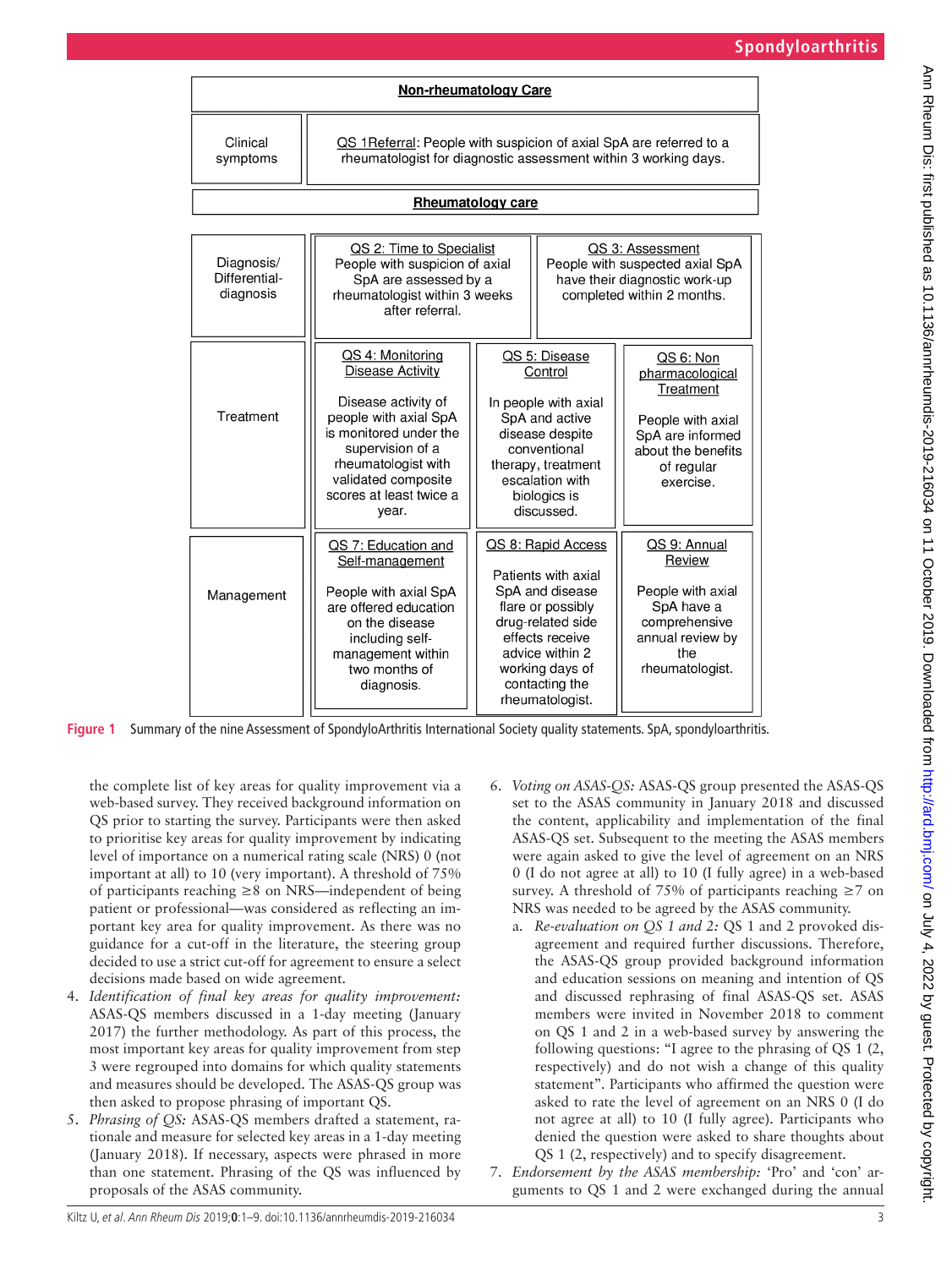ASAS meeting in January 2019 in Amsterdam. After extensive discussion, a simple vote for agreement/disagreement of QS 1 and 2 was taken from ASAS members.

## **Results**

The ASAS-QS group consists of 20 rheumatologists, two physiotherapists and two patient research partners.

- 1. *Provisional list with key areas for quality improvement:* The ASAS-QS group developed in January 2016 (Berlin) a list with 34 potential key areas for quality improvement [\(online](https://dx.doi.org/10.1136/annrheumdis-2019-216034)  [supplementary file 1\)](https://dx.doi.org/10.1136/annrheumdis-2019-216034). Key areas were grouped into the categories structure  $(n=7)$ , process  $(n=23)$  and outcome  $(n=4)$ .
- 2. *Evaluation of the provisional list of key areas for quality improvement:* 140 participants (86 ASAS members and 42 ax-SpA patients from 10 countries (Belgium, France, Germany, Israel, the Netherlands, Portugal, Spain, Turkey, UK, USA), 12 participants did not provide demographics, see [online](https://dx.doi.org/10.1136/annrheumdis-2019-216034)  [supplementary file 2\)](https://dx.doi.org/10.1136/annrheumdis-2019-216034) evaluated the provisional list of key areas for quality improvement in summer 2016 via a webbased survey. Five new key areas for quality improvement were proposed (one item for the category structure (structural support for physiotherapist-led exercise), two items for the category process (extra-articular manifestation and assessment of current treatment), and two items for the category outcome (percentage of patients who improved in mobility as measured by physiotherapists tests and percentage of hospital admissions for complicated disease)). The rate of misunderstanding was low, in most cases  $\langle 5\%,$  except for comorbidities (8.6%), morphometric assessment (26.4%), corrective osteotomy (15.0%), and total arthroplasty (13.6%). All key areas for quality improvement initially proposed by the group reached the threshold of 25% agreement (mean agreement to the categories structure 83.8%, process 79.5% and outcome 56.8%. Agreement with each single key area is shown in [online supplementary file 1](https://dx.doi.org/10.1136/annrheumdis-2019-216034). The results of the survey were presented to the ASAS-QS group and two patient representatives at a meeting in Ghent in September 2016 where future steps regarding the prioritisation of key areas for quality improvement and content validity of possible QS were extensively discussed.
- 3. Prioritisation of key areas for quality improvement: In autumn 2016, 120 participants (86 physicians, 29 patients, five participants did not provide demographics, see [online](https://dx.doi.org/10.1136/annrheumdis-2019-216034)  [supplementary file 2](https://dx.doi.org/10.1136/annrheumdis-2019-216034)) prioritised in a web-based survey 39 key areas for quality improvement, across three categories structure, process and outcome (see [online supplementary](https://dx.doi.org/10.1136/annrheumdis-2019-216034)  [file 2](https://dx.doi.org/10.1136/annrheumdis-2019-216034)). Key areas were prioritised between 4.5 and 8.6 (see [online supplementary file 1](https://dx.doi.org/10.1136/annrheumdis-2019-216034)). Five key areas were rated as most important: timely diagnosis, documentation of diagnosis, patient information, assessment of disease activity, and assessment of infection risks when starting biologicals.
- 4. *Identification of final key areas for quality improvement:* ASAS-QS group met in January 2017 in Leeds and decided to omit the strict segmentation in structure, process and outcome and rather phrase QS which may cover more than one of the categories structure, process and outcome. ASAS QS grouped selected key areas into superordinate domains: referral including rapid access, rheumatology assessment, treatment, education including self-management and comorbidities. The ASAS community provided detailed proposals about phrasing of most important domains.
- 5. *Phrasing of QS:* the ASAS-QS group drafted nine QS for ax-SpA encompassing a statement and a rationale, in January

2018 in Lisbon ([tables](#page-4-0) 1–3). Since the identified key areas represent domains which can be applied in a wide context, it was necessary to think about their application in different clinical settings leading to more than one QS for one key area. Phrasing of QS was influenced by proposals of the ASAS community from step 4. Statements were provided for aspects of referral and rapid access  $(n=4)$ , rheumatology assessment ( $n=1$ ), treatment ( $n=2$ ), education ( $n=1$ ) and comorbidities (n=1). Whenever timelines were mentioned, timelines were developed by consensus within the ASAS-QS group. The timelines were not data driven and represent the 'aspirational but achievable' aspect of the ASAS-QS which are presumably related to different national perception.

- 6. *Voting on ASAS-QS:* the proposed ASAS-QS were presented to the membership at the annual ASAS meeting in Lisbon in January 2018. At this meeting, the ASAS community intensively discussed the content, applicability and implementation of the final ASAS-QS set. One item in particular, the timeframes given in QS 1 and 2 was a matter of debate. Subsequent, voting in August 2018 among 115 ASAS members showed (too) low agreement for QS 1 and 2, whereas agreement was substantially higher for QS 3–9 [\(tables](#page-4-0) 1–3).
	- a. *Re-evaluation of the final set of ASAS-QS:* During August and November 2018, the ASAS-QS group provided background information and education sessions on meaning and intention of QS in general to ASAS community. In November 2018, 73 ASAS members provided feedback to QS 1 and 2. Disagreement to QS 1 was raised by 24 members of the ASAS community (32.9%) whereas agreement to QS 1 was stated by 49 members (67.1%). Agreement was documented by a high value of mean level of agreement (NRS 8.1 (1.9),  $\geq$ 7:92.1%). Disagreement to QS 2 was raised by 18 members (25%) whereas agreement to QS 2 was stated by 54 members (75%) (one missing response). Agreement was documented by a high value of mean level of agreement (NRS 7.9 (1.9),  $\geq$ 7:87.1%). Arguments for disagreement of QS 1 were based on defined timeframe of three working days ('unrealistic setting'), exertion of rheumatologists on decisions made in general practitioner (GP) area, and unclear definition of the term 'suspicion of axSpA'. Arguments for disagreement of QS 2 were based on the defined timeframe of 3weeks and lack of possibility of rheumatologist to intervene with a centralised appointment system.
- 7. *Endorsement:* QS 1 and 2 were discussed at the ASAS annual meeting in Amsterdam in January 2019. After extensive discussion, it was decided not to change the initially proposed phrasing of QS 1 and 2 and 98 ASAS members voted to retain QS 1 and 2 unchanged (QS 1: 77 approval, 10 decline, 0 abstention; QS 2: 72 approval, 11 decline, four abstention) ([table](#page-4-0) 1).

Quality measures were drafted after the wording of the quality statements was agreed by the ASAS-QS group. All quality measures related to processes are expressed as a numerator and a denominator to define a proportion (numerator/denominator) ([tables](#page-4-0) 1–3).

#### **Discussion**

ASAS successfully developed the first QS set for the improvement of the quality of health and care services provided to adults with axSpA. These QS include a clear description of high priority areas for quality improvement and monitoring. Significant differences in the availability and quality of healthcare may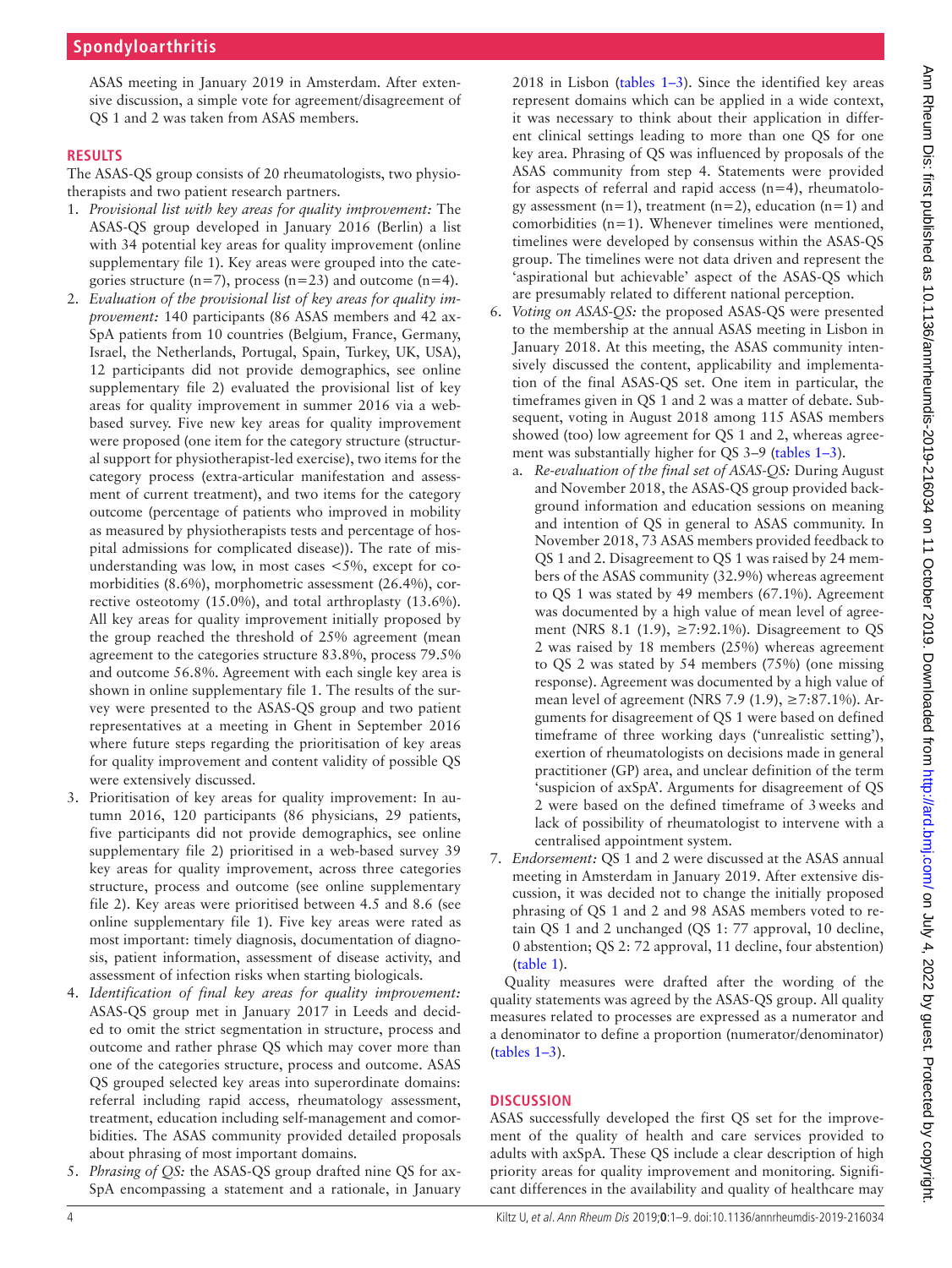**Spondyloarthritis**

<span id="page-4-0"></span>

| Table 1<br>Quality standards (QS) for axial spondyloarthritis, clinical symptoms and diagnosis |                       |                                                                                                                                               |                                                                                                                                                                                                                                                                                                                                                                                                                                                                                                                                                                                                                                                                                                                                                                                                                                                             |                                                                                                                                                                                                                                                                                                                    |                                                                                                                                                                           |                                                                                                                            |                                           |                                                          |
|------------------------------------------------------------------------------------------------|-----------------------|-----------------------------------------------------------------------------------------------------------------------------------------------|-------------------------------------------------------------------------------------------------------------------------------------------------------------------------------------------------------------------------------------------------------------------------------------------------------------------------------------------------------------------------------------------------------------------------------------------------------------------------------------------------------------------------------------------------------------------------------------------------------------------------------------------------------------------------------------------------------------------------------------------------------------------------------------------------------------------------------------------------------------|--------------------------------------------------------------------------------------------------------------------------------------------------------------------------------------------------------------------------------------------------------------------------------------------------------------------|---------------------------------------------------------------------------------------------------------------------------------------------------------------------------|----------------------------------------------------------------------------------------------------------------------------|-------------------------------------------|----------------------------------------------------------|
| No                                                                                             | Domain                | Statement                                                                                                                                     | Rationale                                                                                                                                                                                                                                                                                                                                                                                                                                                                                                                                                                                                                                                                                                                                                                                                                                                   | <b>Quality measure,</b><br>category structure                                                                                                                                                                                                                                                                      | Quality<br>measure,<br>category<br>process,<br>numerator                                                                                                                  | <b>Quality measure,</b><br>category<br>process,<br>denominator                                                             | Level of<br>agreement,<br><b>NRS 0-10</b> | Agreement<br>(NRS $\geq$ 7 by<br>75% of ASAS<br>members) |
| QS1                                                                                            | Referral              | Patients with<br>suspicion of<br>axSpA are<br>referred to a<br>rheumatologist<br>for diagnostic<br>assessment<br>within three<br>working days | When axSpA is suspected, ASAS<br>recommendations for the early<br>referral of patients with a clinical<br>suspicion of axSpA provide criteria<br>for deciding whether the patient<br>should be referred to rheumatology<br>for special diagnostic assessment.<br>AxSpA is often missed in non-<br>specialist settings, resulting in<br>substantial delays in diagnosis and<br>treatment. No single test has been<br>shown to have sufficient sensitivity<br>or specificity to diagnose axSpA.<br>Timeframe of three working days is<br>expert-driven intending to trigger<br>immediate referrals.                                                                                                                                                                                                                                                           | <b>Evidence of local</b><br>arrangements<br>(including local<br>arrangements to<br>raise awareness of<br>signs and symptoms<br>of axSpA) and<br>written protocols to<br>ensure that patients<br>with suspicion for<br>axSpA are referred to<br>rheumatology within<br>three working days.                          | The number of<br>patients with<br>a suspicion<br>of axSpA that<br>is referred to<br>rheumatology<br>within three<br>working days.                                         | The number of<br>patients with<br>a suspicion of<br>axSpA.                                                                 | $6.0 \pm 3.1$<br>second vote:<br>88.5%.   | 47.8                                                     |
| QS2                                                                                            | Time to<br>specialist | Patients with<br>suspicion of<br>axSpA are<br>assessed by a<br>rheumatologist<br>within 3 weeks<br>after referral                             | Rapid referral of patients with<br>suspicion of axSpA is important to<br>avoid delay in diagnosis and increase<br>the likelihood of early treatment<br>initiation. A rheumatologist (which<br>implies the rheumatology team<br>including physicians, nurses, and<br>other health professionals) is able<br>to identify axial and peripheral<br>manifestations as well as extra-<br>articular manifestations and<br>comorbidities. Given the potentially<br>detrimental effects of delayed<br>diagnosis, patients with these<br>symptoms and signs are in need of<br>a first appointment within 3 weeks.<br>Timeframe is expert-driven intending<br>to trigger timely appointments.<br>Timeframe of 3 weeks refers to<br>a first appointment. Additional<br>examinations required for decision-<br>making process can follow after the<br>first appointment. | Evidence of local<br>arrangements<br>including sufficient<br>number of<br>rheumatologists to<br>ensure that patients<br>with suspicion of<br>axSpA can be seen<br>by a rheumatology<br>specialist within 3<br>weeks after referral.                                                                                | The number of<br>patients with<br>a suspicion of<br>axSpA that is<br>assessed by a<br>rheumatologist<br>within 3 weeks<br>after referral.                                 | The number of<br>patients with<br>suspicion of axSpA 86.7%.<br>referred to a<br>rheumatologist.                            | $7.2 + 2.5$<br>second vote:               | 69.6                                                     |
| QS <sub>3</sub>                                                                                | Assessment            | Patients with<br>suspicion of<br>axSpA have<br>work-up<br>completed<br>within 2<br>months.                                                    | Timely diagnostic work-up by<br>a rheumatologist is needed to<br>ensure correct diagnosis and to<br>their diagnostic achieve better long-term outcomes<br>and improve their quality of life.<br>Diagnostic work-up includes<br>identification of SpA variables,<br>laboratory and imaging results.<br>Diagnostic work-up should be<br>completed within 2 months after first with suspicion<br>appointment.                                                                                                                                                                                                                                                                                                                                                                                                                                                  | <b>Evidence of local</b><br>arrangements<br>including sufficient<br>number of<br>rheumatologists and<br>facilities and access<br>to facilities in the<br>given timeframe to<br>ensure that patients<br>of axSpA have a<br>diagnostic work-up<br>within 2 months after<br>first appointment by<br>a rheumatologist. | The number of<br>patients with<br>a suspicion of<br>axSpA, in whom<br>a diagnostic<br>work up was<br>completed within more than 2<br>2 months after<br>first appointment. | The number of<br>patients with<br>suspicion of<br>axSpA seen for the<br>first time by the<br>rheumatologist<br>months ago. | $8.5 \pm 2.0$                             | 89.6                                                     |

ASAS, Assessment of SpondyloArthritis International Society; axSpA, axial spondyloarthritis; NRS, numerical rating scale.

exist within each country and between different countries, and the ASAS-QS may serve as a tool for assessing, delivering and demanding optimal care for patients with axSpA in any country. QS are intended to help organisations improve quality of care and to monitor service improvements by supporting comparison of current performance. All ASAS-QS are achievable in daily care in an optimised situation and intend to minimise variation in quality of care. It is emphasised that ASAS is well aware that

all QS are ideal visions of an optimal care provision which may currently not be realistic in many countries. ASAS-QS are aspirational but they may guide a wide range of purposes both locally and nationally. For example, people using services, care-providers and the public can use the QS to identify components of a high-quality service that is achievable.

Assessing quality of care provided to patients with rheumatic diseases is challenging because various areas need to be improved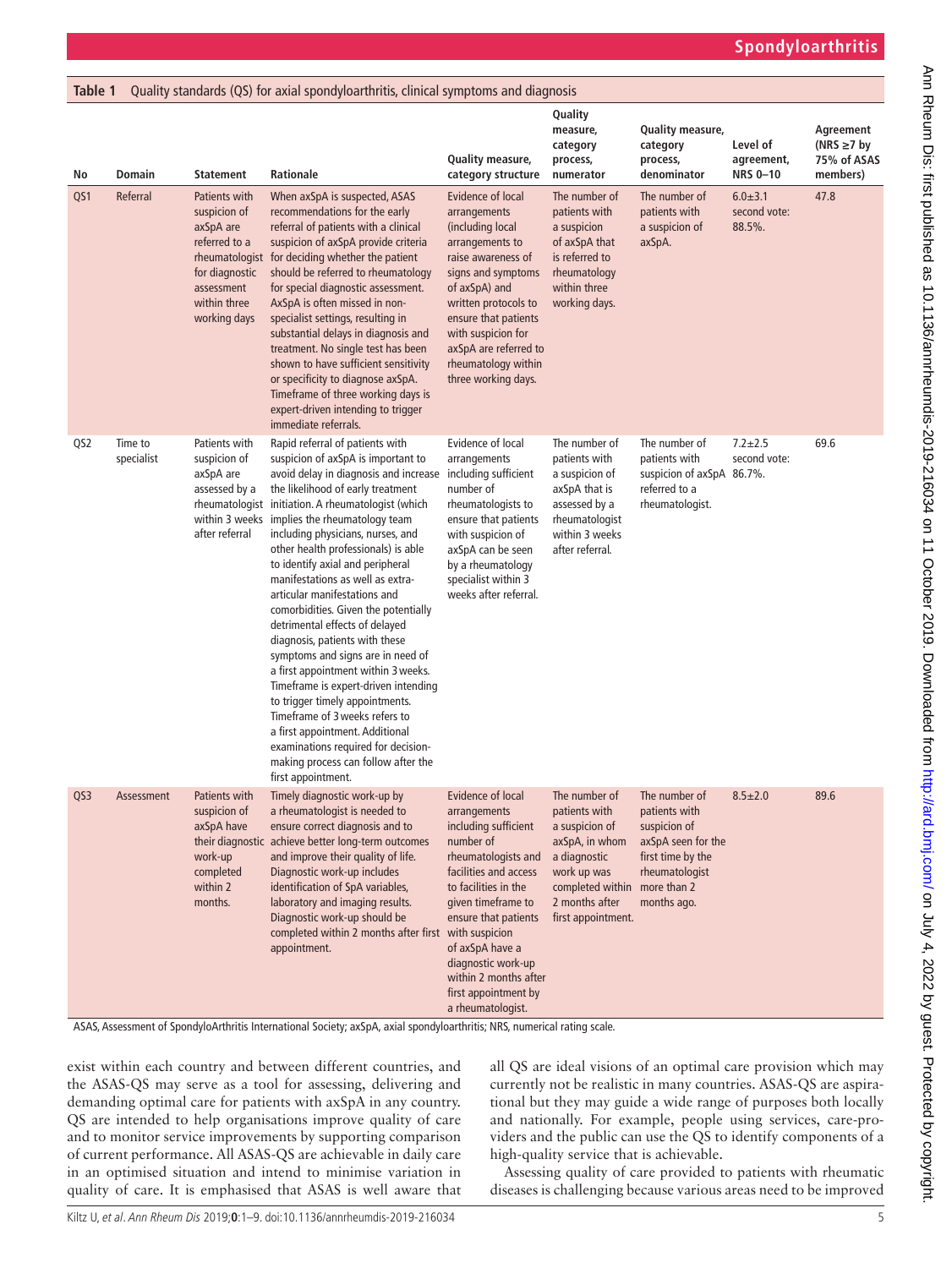### **Table 2** Quality standards (QS) for axial spondyloarthritis, treatment

| No  | Domain                   | <b>Statement</b>                                                                                                                                                                     | Rationale                                                                                                                                                                                                                                                                                                                                                                                                                                                                                                                                                                                                                                                                                                                                                            | Quality measure,<br>category structure                                                                                                                                                                                                                                                                          | Quality<br>measure,<br>category<br>process,<br>numerator                                                                                                                                            | Quality<br>measure,<br>category<br>process,<br>denominator                                        | Level of<br>agreement, NRS 75% of ASAS<br>$0 - 10$ | Agreement<br>(NRS $\geq$ 7 by<br>members) |
|-----|--------------------------|--------------------------------------------------------------------------------------------------------------------------------------------------------------------------------------|----------------------------------------------------------------------------------------------------------------------------------------------------------------------------------------------------------------------------------------------------------------------------------------------------------------------------------------------------------------------------------------------------------------------------------------------------------------------------------------------------------------------------------------------------------------------------------------------------------------------------------------------------------------------------------------------------------------------------------------------------------------------|-----------------------------------------------------------------------------------------------------------------------------------------------------------------------------------------------------------------------------------------------------------------------------------------------------------------|-----------------------------------------------------------------------------------------------------------------------------------------------------------------------------------------------------|---------------------------------------------------------------------------------------------------|----------------------------------------------------|-------------------------------------------|
| QS4 | Monitoring               | Disease activity<br>of patients<br>with aSpA is<br>monitored<br>under the<br>supervision of a<br>rheumatologist<br>with validated<br>composite<br>scores at least<br>every 6 months. | Assessment of disease activity is of<br>importance because of the correlation<br>between clinical disease activity<br>and syndesmophyte formation and<br>between disease activity, function<br>and health-related quality of life.<br>Monitoring of disease activity by<br>a rheumatologist (which implies<br>the rheumatology team including<br>physicians, nurses, other health<br>professionals) is required because of<br>multifaceted and ambiguous clinical<br>symptoms of disease activity such<br>as pain and disability. Assessment<br>of disease activity using ASDAS<br>is recommended. Repeating the<br>assessment at regular intervals will<br>ensure that the treatment of patients<br>with axSpA is adapted when they<br>need it.                     | Evidence of local<br>arrangements to<br>ensure that patients<br>with aSpA have an<br>assessment with<br>validated composite<br>scores at least every<br>6 months.                                                                                                                                               | The number<br>of patients<br>diagnosed with<br>axSpA more<br>than 6 months<br>ago in whom<br>disease activity<br>was monitored<br>with validated<br>composite<br>scores at least<br>every 6 months. | The number<br>of patients<br>diagnosed with<br>axSpA more than<br>6 months ago.                   | $8.0 + 2.2$                                        | 81.7                                      |
| QS5 | Disease control          | In patients<br>with axSpA<br>and active<br>disease despite<br>conventional<br>therapy,<br>treatment<br>escalation with<br>biological drugs<br>is discussed.                          | Treatment escalation is important<br>to achieving disease control, which<br>ideally results in remission or a low<br>disease activity state, and therefore<br>lower disease impact on functioning<br>and everyday living. Patients who<br>have high disease activity despite<br>conventional therapy should discuss<br>the use of biological drugs with<br>their rheumatologist, taking patient<br>profile, cost and access to biologicals<br>into account. The 2016 update of<br>the ASAS-EULAR management<br>recommendations for axSpA provides<br>criteria for recommending use of<br>biologicals in patients with axial<br>disease and high disease activity. The<br>choice of intervention should be a<br>joint decision between patient and<br>rheumatologist. | <b>Evidence of local</b><br>arrangements to<br>ensure that patients<br>with axSpA and<br>active disease<br>despite conventional<br>therapy are offered<br>biologicals according in whom<br>to the ASAS<br>recommendations to<br>improve the chance<br>of remission or low<br>disease activity in<br>the future. | The number<br>of patients<br>with axSpA<br>and active<br>disease despite<br>conventional<br>therapy<br>treatment with<br>biologicals has<br>been discussed.                                         | The number of<br>patients with<br>axSpA and active<br>disease despite<br>conventional<br>therapy. | $9.2 \pm 1.5$                                      | 94.8                                      |
| QS6 | Treatment,<br>non-pharma | Patients with<br>axSpA are<br>the benefits of                                                                                                                                        | Physical activity should be an integral Evidence of local<br>part of standard care throughout the arrangements to<br>informed about course of disease in patients with<br>axSpA. It is important that patients<br>regular exercise. with axSpA are given information<br>about benefits of regular exercise<br>to reduce pain and stiffness and<br>improve cardiorespiratory fitness and<br>by doing so, also reducing the risk for<br>cardiovascular disease. Actively raising<br>the usefulness of exercising regularly<br>will support patients in improving<br>functioning and maintaining quality<br>of life.                                                                                                                                                    | encourage patients<br>with axSpA to<br>exercise on a regular informed about<br>basis.                                                                                                                                                                                                                           | The number<br>of patients<br>diagnosed with diagnosed with<br>axSpA who are<br>the benefits of<br>regular exercise.                                                                                 | The number<br>of patients<br>axSpA.                                                               | $9.5 + 0.9$                                        | 98.3                                      |

ASAS, Assessment of SpondyloArthritis International Society; ASDAS, Ankylosing Spondylitis Disease Activity Score; axSpA, axial spondyloarthritis; NRS, numerical rating scale.

worldwide. For example, the number of rheumatologists for a certain population, healthcare utilisation for groups of patients with rheumatological disorders and appropriate outcome measures are some of the many issues which are also relevant for patients with axSpA. Moreover, scientific evidence might be scarce for the identified key areas for quality improvement. This was the case for example, when phrasing the ASAS-QS topic 'referral'. Whereas the delay in diagnosis is clearly an important

gap in daily care experienced by many patients with axSpA, the challenge faced by the ASAS-QS group was twofold: (1) systems of referral to specialists vary worldwide and (2) evidence for the optimal time period is lacking. However, the ASAS-QS group was convinced that given a specific timeframe instead of phrasing like 'timely or immediately' is needed to force substantial decrease in diagnostic delay. Moreover, the concept of QS requires the QS to be measurable (quantifiable).<sup>15</sup> Hence, the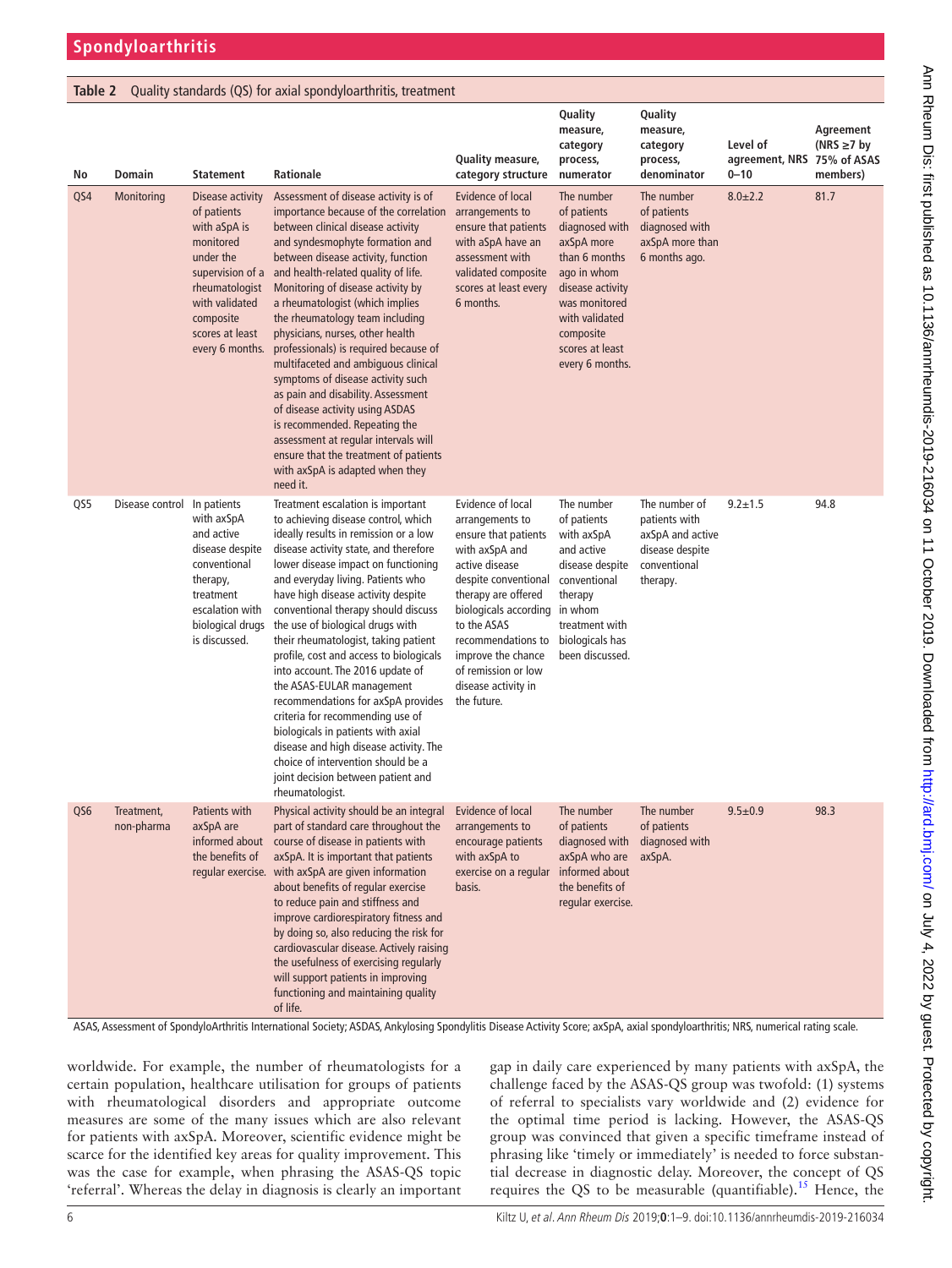|                                                                | 75% of ASAS<br>Agreement<br>(NRS $\geq$ 7 by<br>nembers) | 87.0                                                                                                                                                                                                                                                                                                                                                                                                                                                                                                                                                                                                                                                                                                                                                                                                                                          | 90.0                                                                                                                                                                                                                                                                                                                                                                                                                                                                                                                                                                                                                                                              | 89.6                                                                                                                                                                                                                                                                                                                                                                                                                                                                                                                                                                                                                                                                                                                                                                                                                                                                                                |                                                                                                                                               |
|----------------------------------------------------------------|----------------------------------------------------------|-----------------------------------------------------------------------------------------------------------------------------------------------------------------------------------------------------------------------------------------------------------------------------------------------------------------------------------------------------------------------------------------------------------------------------------------------------------------------------------------------------------------------------------------------------------------------------------------------------------------------------------------------------------------------------------------------------------------------------------------------------------------------------------------------------------------------------------------------|-------------------------------------------------------------------------------------------------------------------------------------------------------------------------------------------------------------------------------------------------------------------------------------------------------------------------------------------------------------------------------------------------------------------------------------------------------------------------------------------------------------------------------------------------------------------------------------------------------------------------------------------------------------------|-----------------------------------------------------------------------------------------------------------------------------------------------------------------------------------------------------------------------------------------------------------------------------------------------------------------------------------------------------------------------------------------------------------------------------------------------------------------------------------------------------------------------------------------------------------------------------------------------------------------------------------------------------------------------------------------------------------------------------------------------------------------------------------------------------------------------------------------------------------------------------------------------------|-----------------------------------------------------------------------------------------------------------------------------------------------|
|                                                                | agreement,<br><b>NRS 0-10</b><br>Level of                | $8.6 + 2.0$                                                                                                                                                                                                                                                                                                                                                                                                                                                                                                                                                                                                                                                                                                                                                                                                                                   | $7.8 + 2.4$                                                                                                                                                                                                                                                                                                                                                                                                                                                                                                                                                                                                                                                       | $8.8 + 1.7$                                                                                                                                                                                                                                                                                                                                                                                                                                                                                                                                                                                                                                                                                                                                                                                                                                                                                         |                                                                                                                                               |
|                                                                | category process,<br>Quality measure,<br>denominator     | patients diagnosed<br>The number of<br>with axSpA                                                                                                                                                                                                                                                                                                                                                                                                                                                                                                                                                                                                                                                                                                                                                                                             | patients diagnosed<br>The number of<br>with axSpA                                                                                                                                                                                                                                                                                                                                                                                                                                                                                                                                                                                                                 | diagnosed more than<br>patients with axSpA<br>The number of<br>I year ago.                                                                                                                                                                                                                                                                                                                                                                                                                                                                                                                                                                                                                                                                                                                                                                                                                          |                                                                                                                                               |
| Quality standards (Qs) for axial spondyloarthritis, management | category process,<br>Quality measure,<br>numerator       | who will have educational<br>activities within 2 months<br>The number of patients<br>diagnosed with axSpA<br>and self-management<br>of diagnosis.                                                                                                                                                                                                                                                                                                                                                                                                                                                                                                                                                                                                                                                                                             | received advice within two<br>working day of contacting<br>with axSpA, experiencing<br>effects who contact the<br>The number of patients<br>flares or potential side<br>rheumatologist that<br>the rheumatologist                                                                                                                                                                                                                                                                                                                                                                                                                                                 | diagnosis or the previous<br>was within 12 months of<br>The number of patients<br>with axSpA diagnosed<br>comprehensive review<br>more than 1 year ago<br>whose most recent<br>review                                                                                                                                                                                                                                                                                                                                                                                                                                                                                                                                                                                                                                                                                                               |                                                                                                                                               |
|                                                                | category structure<br>Quality measure,                   | needed to fully address<br>access to information<br>educational needs of<br>and the knowledge<br>professionals have<br>ensure that health<br>Evidence of local<br>arrangements to<br>patients.                                                                                                                                                                                                                                                                                                                                                                                                                                                                                                                                                                                                                                                | arrangements to ensure<br>days of contacting the<br>axSpA receive advice<br>within two working<br>that patients with<br>Evidence of local<br>theumatologist                                                                                                                                                                                                                                                                                                                                                                                                                                                                                                       | patients with axSpA to<br>have a comprehensive<br>rheumatology service.<br>is coordinated by the<br>annual review that<br>arrangements for<br>Evidence of local                                                                                                                                                                                                                                                                                                                                                                                                                                                                                                                                                                                                                                                                                                                                     |                                                                                                                                               |
|                                                                | Rationale                                                | Education is essential in enabling understanding and self-management<br>healthy lifestyle (physical activity and smoking cessation). Healthcare<br>cause and the risk of progressive disability of the condition, and the<br>their pain and distress and improve their functioning and quality of<br>professionals can support the patient's ability to self-manage their<br>life. Educational tasks should cover information about the disease,<br>diagnostic utilities, treatment options including side effects, and a<br>of axSpA and reducing the risk of complications. It should start at<br>diagnosis and continue throughout a patient's life. It is important<br>that the patients learn how to manage their symptoms, reduce<br>condition by giving reassuring advice about the inflammatory<br>importance of an active lifestyle. | Patients with axSpA may experience disease flares, pain intensification<br>have complex needs. Providing rapid access to a rheumatology service<br>telephone or internet) (word rheumatologist implies the rheumatology<br>likelihood of harm from adverse events. Rapid access can be provided<br>allowing them to continue with their usual activities and reduce the<br>without delay maximises the impact on the person's quality of life,<br>due to other causes or drug related side effects and may therefore<br>by all possible ways of contacting the rheumatologist (personal, by<br>team including physicians, nurses, and other health professionals) | those aspects during an assessment and can refer to other specialty for<br>Focus should not only be on clinical symptoms and severity of disease<br>physicians, nurses, and other health professionals) is able to identify<br>Annual review is important to ensure that all aspects of the disease<br>but also on comorbidities like CV risk management or osteoporosis,<br>employment, psychological factors, and life-style including physical<br>maximise their health, participation in society and life satisfaction.<br>activity. Applicability of areas covered should be individualised. A<br>patient in terms of current disease management, and any further<br>are under control. It provides a regular opportunity to assess the<br>rheumatologist (which implies the rheumatology team including<br>support they may need in the future, in order to enable them to<br>investigations. | ASAS, Assessment of SpondyloArthritis International Society; axSpA, axial spondyloarthritis; CV, cardiovascular; NRS, numerical rating scale. |
|                                                                | Statement                                                | self-management within<br>Patients with axSpA are<br>2 months of diagnosis.<br>offered education on<br>the disease including                                                                                                                                                                                                                                                                                                                                                                                                                                                                                                                                                                                                                                                                                                                  | possibly drug-related side<br>days of contacting the<br>effects receive advice<br>Patients with axSpA<br>within two working<br>and disease flare or<br>rheumatologist                                                                                                                                                                                                                                                                                                                                                                                                                                                                                             | have a comprehensive<br>annual review by the<br>Patients with axSpA<br>rheumatologist.                                                                                                                                                                                                                                                                                                                                                                                                                                                                                                                                                                                                                                                                                                                                                                                                              |                                                                                                                                               |
|                                                                | Domain                                                   | self-management<br>Education and                                                                                                                                                                                                                                                                                                                                                                                                                                                                                                                                                                                                                                                                                                                                                                                                              | Rapid access                                                                                                                                                                                                                                                                                                                                                                                                                                                                                                                                                                                                                                                      | Annual review                                                                                                                                                                                                                                                                                                                                                                                                                                                                                                                                                                                                                                                                                                                                                                                                                                                                                       |                                                                                                                                               |
| Table 3                                                        | å                                                        | Q <sub>S</sub>                                                                                                                                                                                                                                                                                                                                                                                                                                                                                                                                                                                                                                                                                                                                                                                                                                | Q <sub>S</sub> <sup>8</sup>                                                                                                                                                                                                                                                                                                                                                                                                                                                                                                                                                                                                                                       | Q <sub>S</sub> g                                                                                                                                                                                                                                                                                                                                                                                                                                                                                                                                                                                                                                                                                                                                                                                                                                                                                    |                                                                                                                                               |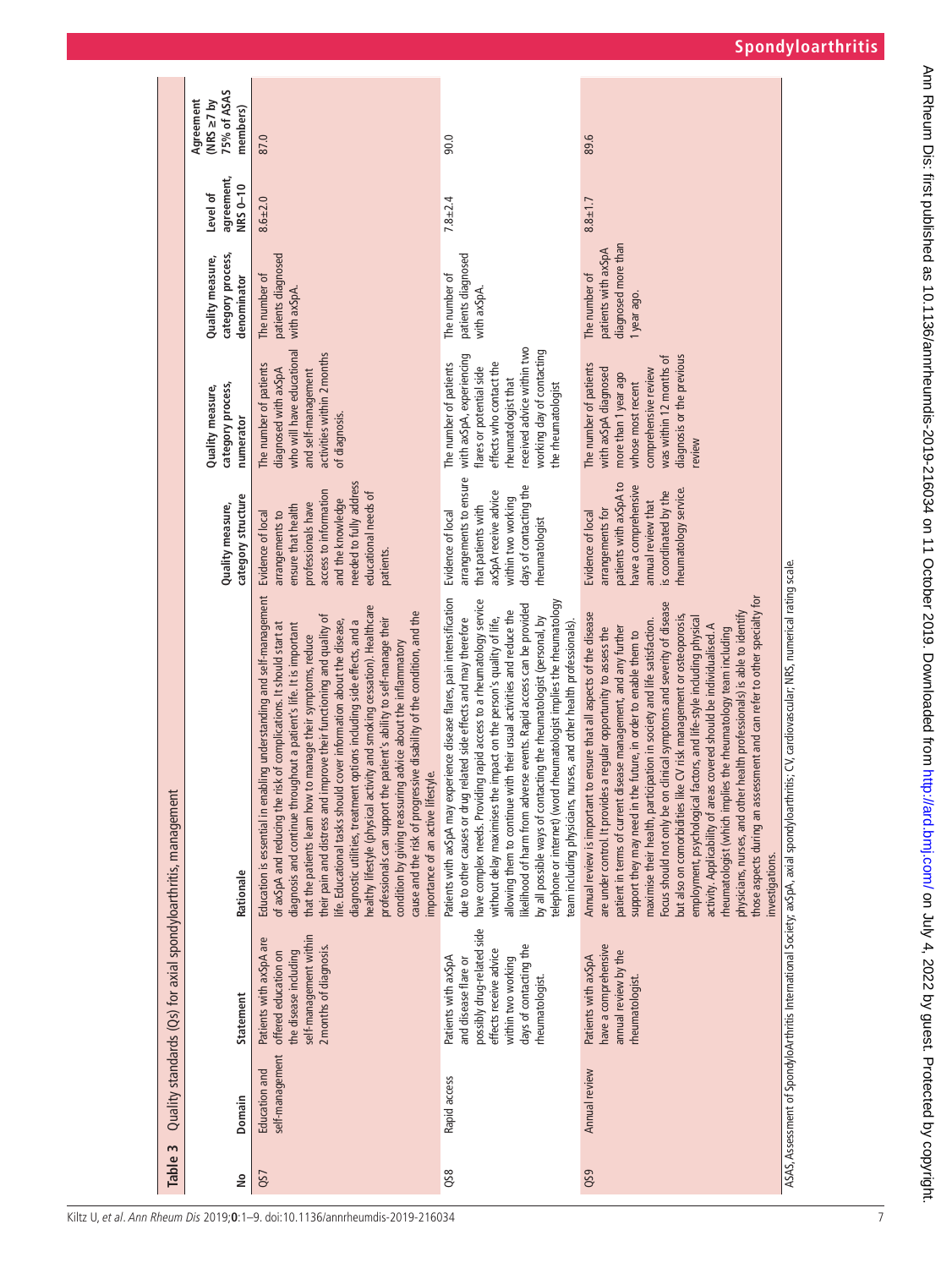## **Spondyloarthritis**

intention of the referral QS (QS1) is to reach high quality of care and therefore, enhance the practice of referrals to rheumatologists in patients with 'suspicion of axSpA' taking into account that rheumatologists are the medical specialists primarily responsible for diagnosing and treating patients with axSpA. There is ample evidence that recognition of axSpA can be optimised by an adequate preselection of patients to be referred to the rheumatologist based on combination of different parameters such as inflammatory back pain, HLA-B27 or sacroiliitis.<sup>[17](#page-8-12)</sup> An obvious consideration is whether the ASAS-QS could be applied to other rheumatic diseases since many of the concepts utilised in these QS are relevant to other rheumatic conditions. However, three arguments may be against operationalisation of ASAS-QS into a different context: (1) axSpA is still less recognised than other inflammatory rheumatic diseases, has less recognisable features and takes longer time to diagnose, (2) ASAS is a group of experts in the field of spondyloarthritis and each step of the methodology relates explicitly to patients with SpA, and (3) the ASAS-QS group might not be representative for other rheumatic diseases. ASAS group apprehend that utilisation of disease-specific QS in a wider context might reduce the impact of such QS. Therefore, we suggest that ASAS-QS cannot be extrapolated to other rheumatic diseases directly, but may form a template for other diseases. QS are different from recommendations or guidelines. Recommendations imply evidence-based actions that should be done in order to optimally diagnose and treat the disease. Usually, every important aspect of the disease is covered. QS are measurable constructs relating to specific aspects of the disease where there is unwarranted performance variation at the community level. Moreover, quality standards are going beyond the intention of recommendations because they intend to measure improvement in quality of care. Yazdany *et al* showed in a community-based cohort that following systemic lupus erythematosus (SLE) quality measures was significantly protective against increased disease damage (Brief Index of Lupus Damage adjusted OR 0.4, 95% CI 0.4 to 0.7).<sup>[18](#page-8-13)</sup>

Our experience in developing disease-specific QS within an international group of SpA experts showed that the endorsement of QS sets into national public health domains can be ambitious. After the approval of QS 1 (referral) and QS 2 (time to specialist) failed in the initial voting round by the ASAS community, intensive discussion, explanation and evaluation followed, resulting in an approval of the initial wording of QS 1 and 2. We learnt from that experience that implementation strategies must be accompanied at national levels by education about the meaning of QS in order to specify the intention of the QS: optimise quality of care at a community level instead of describing current practice of daily care.

In fact, implementation is a crucial aspect in the process of using the ASAS-QS at a national level. When implementing QS at a national level, several components such as data source, target population and reporting period have to be defined nationally prior to analysing QS in an individual country.<sup>19</sup> A separate project is usually necessary for a successful implementation. ASAS did not decide on specific implementation strategies but leave it up to the national ASAS members. A major strength of this ASAS initiative is the participation of SpA experts from all over the world including other health professionals (physiotherapists), and patients with axSpA. Thus, we think that inclusion of a variety of stakeholders adds to the representativeness of the ASAS-QS set. Another strength is the restriction to the most important areas in which variation in quality of care has been identified by the panel. Focusing on five key areas (referral, rheumatology assessment, treatment, education/self-management

and comorbidities) increases the probability to induce a substantial improvement in quality of care. A limitation of our work is that we were not able to test the feasibility of the ASAS-QS in clinical practice worldwide. This is an important issue since previous research in the field of QS operationalised as indicators for rheumatoid arthritis showed that less than 50% of information was available for measuring quality indicators in registries. $20$ 

With the help of the ASAS-QS one can focus on which resources and processes are needed to deliver high quality of care at the community level, thereby reducing significant healthcare disparities among populations and across regions. As indicated earlier, NICE published recently a quality assessment tool for patients with axSpA which was developed in parallel to the ASAS-QS set.<sup>[13](#page-8-8)</sup> None of the ASAS members participated in NICE guidance and no ideas were exchanged between both groups. Interestingly, areas addressed are quite similar and topics covered in both sets are the domains of referral and assessment as well as the importance of exercise and education about the disease.

The ASAS-QS set is not intended to replace other methods to improve quality of care. Furthermore, other methods, such as medical education, effective use of information technologies, and the development of evidence-based guidelines and practice recommendations, should complement the implementation of the ASAS-QS set. The proposed ASAS-QS for axSpA do not provide a comprehensive service specification. They rather define priority areas for quality of care improvement. The ASAS-QS should now be implemented at a national level for local quality improvement.

#### **Author affiliations**

<sup>1</sup>Rheumatology, Rheumazentrum Ruhrgebiet, Ruhr-University Bochum, Herne, Germany

<sup>2</sup> Amsterdam Rheumatology Center, AMC, Amsterdam, The Netherlands<br><sup>3</sup> Bhoumatology, Zuvderland MC, Heerlen, The Netherlands

<sup>3</sup>Rheumatology, Zuyderland MC, Heerlen, The Netherlands

<sup>4</sup>Rheumatology, Leiden University Medical Center, Leiden, The Netherlands <sup>5</sup>Internal Medicine and Rheumatology, Klinikum Bielefeld Rosenhöhe, Bielefeld, Germany

<sup>6</sup>Division of Rheumatology, Department of Medicine, David Geffen School of Medicine, Los Angeles, California, USA <sup>7</sup>

 $^7$ Department of Medicine, Division of Rheumatology, Celal Bayar University School of Medicine, Manisa, Turkey

<sup>8</sup>Internal Medicine, Division of Rheumatology, Maastrich University Medical Center, Maastricht, The Netherlands <sup>9</sup>

<sup>3</sup>Care and Public Health Research Institute (CAPHRI), Maastricht, The Netherlands<br><sup>10</sup>Rheumatology, Private Practice, Berlin, Germany

11Rheumatology, Ghent University Hospital, Ghent, Belgium<br><sup>12</sup>VIB Inflammation Research Center, Ghent, Belgium

 $\frac{13}{13}$ Hopital Cochin, Rheumatology, Université Paris Descartes, Paris, France <sup>14</sup>INSERM (U1153): Epidémiologie Clinique et Biostatistiques, PRES Sorbonne Paris-<br>Cité, Paris, France

<sup>15</sup>Institut Pierre Louis d'Epidémiologie et de Santé Publique (iPLESP), UMR S 1136, Sorbonne Universite, Paris, France

<sup>16</sup>APHP, Rheumatology department, Hopital Universitaire Pitie Salpetriere, Paris,

France<br><sup>17</sup> Patient Research Partner, Amsterdam, The Netherlands

<sup>18</sup>MRC Centre for Neuromuscular Diseases, University College London, London, UK<br><sup>19</sup>Rheumatology, University College London Centre for Rheumatology, London, UK<br><sup>20</sup>NIHR Leeds Biomedical Research Centre, Leeds Teaching Ho Institute of Rheumatic and Musculoskeletal Disease, University of Leeds Faculty of

Medicine and Health, Leeds, UK<br><sup>21</sup>Rheumatology, Hopital Cochin, paris, , France<br><sup>22</sup>Department of Rheumatology, University Hospital La Paz, IdiPaz, Madrid, Spain <sup>23</sup>School of Health Professions, Institute of Physiotherapy, Zurich University of

Applied Sciences, Winterthur, Switzerland<br><sup>24</sup>Faculdade de Medicina da Universidade de São Paulo e Hospital das Clínicas da Faculdade de Medicina da Universidade de São Paulo, Sao Paulo, Brazil 25Department of Internal Medicine A, Bnai Z<br><sup>25</sup>Department of Internal Medicine A, Bnai Zion Medical Center, Technion, Haifa,

Israel

<sup>26</sup>Department of Internal Medicine and Pediatrics, Ghent University Faculty of<br>Medicine and Health Sciences, Gent, Belgium

<sup>27</sup> Reade, Centre for Rehabilitation and Rheumatology, Amsterdam, The Netherlands